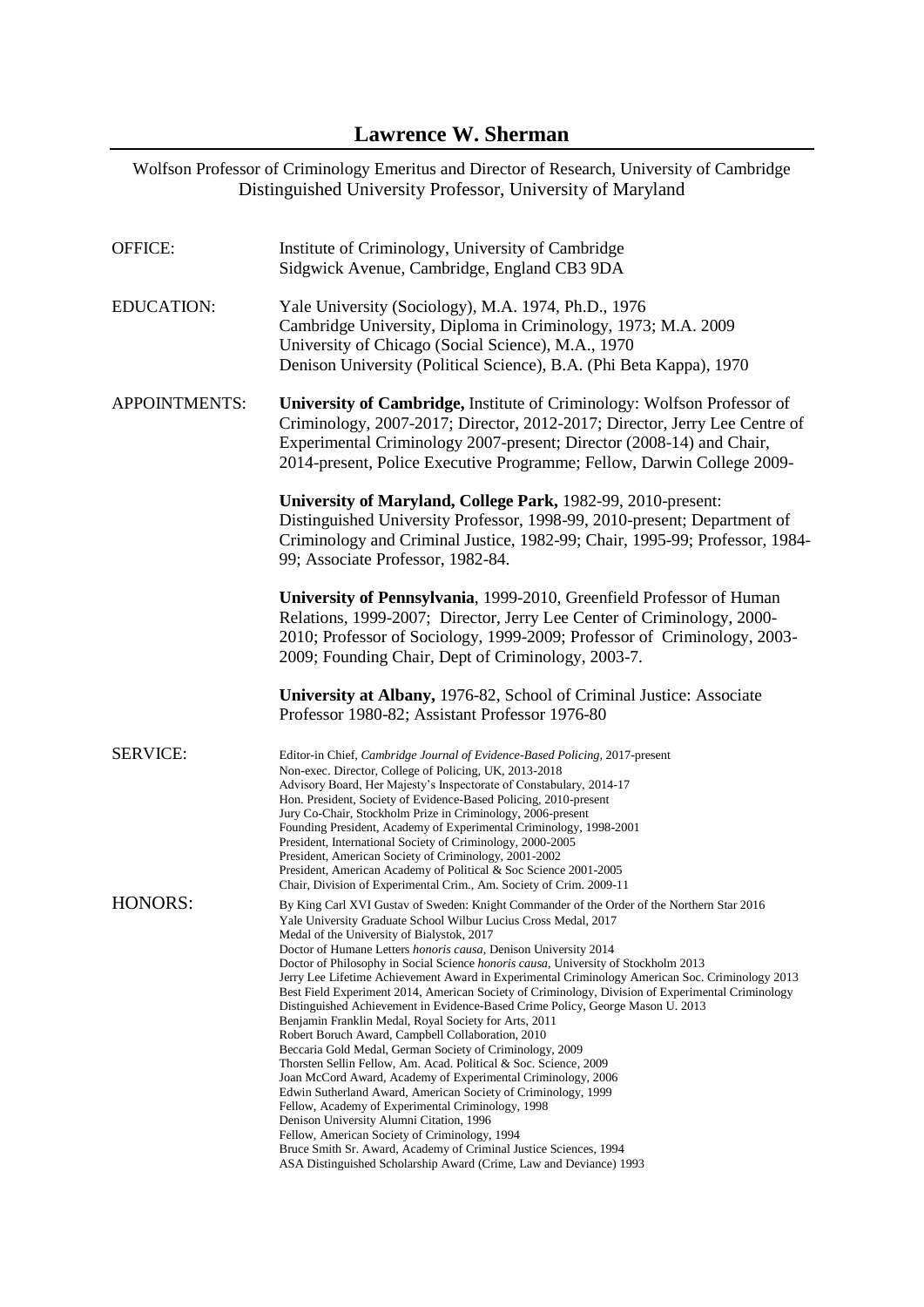Recent PhD Students Peter Neyroud (2018) Renee Mitchell (2017) Cristobal Weinborn (2017) Margaret Wilson (2017) Kent McFadzien Javier Donangello

Recent Invited Lectures Harvard University (Feb. 2018; April 2016) Fordham University Law School (Feb. 2018) Australian National University (Dec. 2017, Dec. 2016) Yale University (October 2017) University of Bialystok (October 2017) Aarhus University (October 2017) George Mason University (June 2017) UK National Police Chiefs' Council (Jan. 2017) French Academie des Sciences (September 2015)

# Publications since 2012

40. (2018) Lawrence W. Sherman 'Reducing Fatal Police Shootings as System Crashes: Research, Theory, and Practice.' *Annual Review of Criminology* 1: 421-449. <http://www.annualreviews.org/doi/abs/10.1146/annurev-criminol-032317-092409>

39. (2017) Christopher Gibson, Molly Slothower and Lawrence W. Sherman 'Sweet Spots for Hot Spots? A Cost-Effectiveness Comparison of Two Patrol Strategies.' *Cambridge Journal of Evidence-Based Policing* 1:4. [PDF Downloads as of December 31, 2017 = 1,100]

38. (2017) Cristobal Weinborn, Barak Ariel, Lawrence W. Sherman, Emma O' Dwyer 'Hotspots vs. harmspots: Shifting the focus from counts to harm in the criminology of place.' *Applied Geography* 86: 226-244.

37. (2017) Baljeet Sidhu, Geoffrey C. Barnes and Lawrence W. Sherman 'Tracking Police Responses to Hot Vehicle Alerts: Automatic Number Plate Recognition and the Cambridge Crime Harm Index' *Cambridge Journal of Evidence-Based Policing* 1:4 [PDF Downloads as of December 31, 2017 = 272]

36. (2017) Barnes, Geoffrey C., Jordan M. Hyatt, and Lawrence W. Sherman. "Even a Little Bit Helps: An Implementation and Experimental Evaluation of Cognitive-Behavioral Therapy for High-Risk Probationers." *Criminal Justice and Behavior* 44: 611-630. [PDF downloads as of December 31 2017= 841]

35. (2017) Gavin Dudfield, Caroline Angel, Lawrence W. Sherman and Sarah Torrence 'The "Power Curve" of Victim Harm: Targeting the Distribution of Crime Harm Index Values Across All Victims and Repeat Victims over 1 Year' *Cambridge Journal of Evidence-Based Policing* 1: 38-58. [PDF Downloads as of December 31, 2017 =646]

34. (2017) Lawrence W. Sherman, Heather Strang and Denis O'Connor 'Introduction—Key Facts About Domestic Abuse: Lessons from Eight Studies' *Cambridge Journal of Evidence-Based Policing* 1: 59-63. [PDF Downloads as of December 31, 2017 =1,500]

33. (2017) Eamonn Bridger, Heather Strang, John Parkinson, Lawrence W. Sherman 'Intimate Partner Homicide in England and Wales 2011–2013: Pathways to Prediction from Multi-agency Domestic Homicide Reviews' *Cambridge Journal of Evidence-Based Policing* 1: 93-104.

[PDF Downloads as of December 31, 2017 =734]

32. (2017) Ian M. D. Button, Caroline Angel and Lawrence W. Sherman 'Predicting Domestic Homicide and Serious Violence in Leicestershire with Intelligence Records of Suicidal Ideation or Self-Harm Warnings: a Retrospective Analysis' *Cambridge Journal of Evidence-Based Policing* 1: 105-115. [PDF Downloads as of December 31,  $2017 = 682$ 

31. (2017) Lee Barnham, Geoffrey C. Barnes, Lawrence W. Sherman 'Targeting Escalation of Intimate Partner Violence: Evidence from 52,000 Offenders' *Cambridge Journal of Evidence-Based Policing* 1: 116-142. **[PDF Downloads as of December 31, 2017 = 719]** 

30. (2017) Heather Strang, Lawrence Sherman, Barak Ariel, Scott Chilton, Robert Braddock, Tony Rowlinson, Nicky Cornelius, Robin Jarman, Cristobal Weinborn. 'Reducing the Harm of Intimate Partner Violence: Randomized Controlled Trial of the Hampshire Constabulary CARA Experiment' *Cambridge Journal of Evidence-Based Policing* 1: 160-173. [PDF Downloads as of November 19, 2017 = 3,100]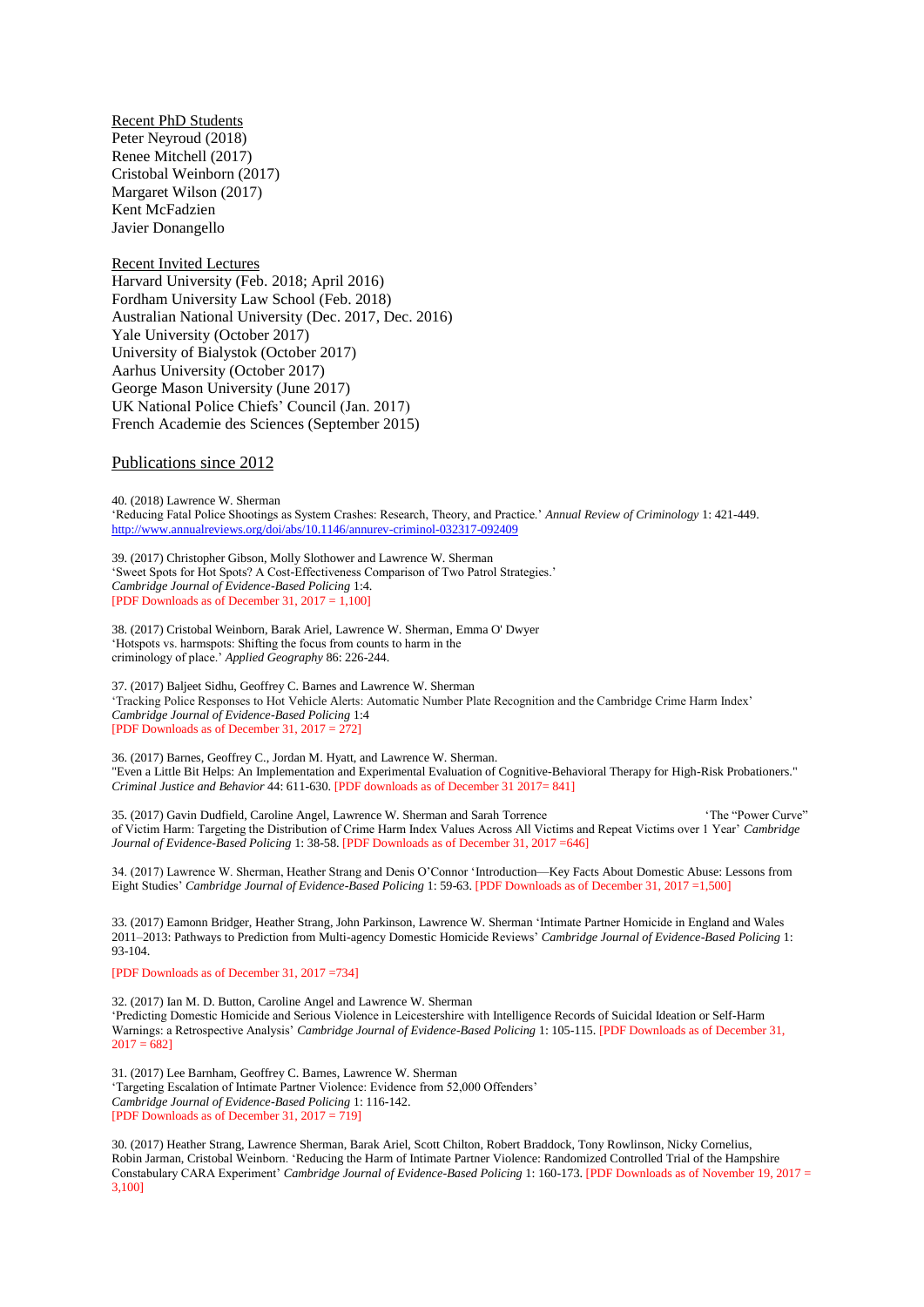29. (2017) Jonathan Goosey, Lawrence Sherman, and Peter Neyroud 'Integrated case management of repeated intimate partner violence: a randomized, controlled trial' *Cambridge Journal of Evidence-Based Policing* 1: 174-189. [PDF Downloads as of November 19, 2017 = 583]

28. (2016) Ariel, Barak, Cristobal Weinborn, and Lawrence W. Sherman.

'"Soft" policing at hot spots—do police community support officers work? A randomized controlled trial.' *Journal of Experimental Criminology* 12: 277-317.

[PDF Downloads as of December 31, 2017 = 8,400]

27. (2016) Sherman, Lawrence, Peter W.Neyroud, and Eleanor Neyroud. "The Cambridge Crime Harm Index: measuring total harm from crime based on sentencing guidelines." *Policing: A Journal of Policy and Practice* 10: 171-183.

[PDF Downloads as of December 31, 2017 =282, Pageviews = 2003, Altmetric = 610] Subject of a Wikipedia page at <https://en.wikipedia.org/?curid=55801087>

26. (2016) Lawrence W. Sherman and David Alan Feller, editors. *Foresight.* Cambridge, UK: Cambridge University Press, pp. 178. Vol. 27, *Darwin Lectures*.

25. (2016) Lawrence W. Sherman and David Alan Feller 'Introduction: The Foresight Dialectic.' Pp. 1-9 in Sherman & Feller, eds, *Foresight.* Cambridge, UK: Cambridge University Press.

24. (2015) Barnes, Geoffrey C., Jordan M. Hyatt, Caroline M. Angel, Heather Strang, and Lawrence W. Sherman. "Are restorative justice conferences more fair than criminal courts? Comparing levels of observed procedural justice in the reintegrative shaming experiments (RISE)." *Criminal Justice Policy Review* 26: 103-130.

23. (2015) Heather Strang and Lawrence W. Sherman

"The Morality of Evidence: The Second Restorative Justice Lecture." *Restorative Justice* 3: 6-27

22. (2015) Lawrence W. Sherman, Heather Strang, Geoffrey Barnes, Daniel J. Woods, Sarah Bennett, Nova Inkpen, Dorothy Newbury-Birch, Meredith Rossner, Caroline Angel, Malcolm Mearns & Molly Slothower

"Twelve experiments in restorative justice: the Jerry Lee Program of Randomized Trials of Restorative Justice Conferences"

*Journal of Experimental Criminology* 11:501-540. [PDF Downloads as of December 31, 2017 = 4,000]

21. (2015) Lawrence W. Sherman and Alexander Murray, special editors 'Evidence-Based Policing: From Academics to Professionals' *International Criminal Justice Review* 25:7-10.

20. (2015) Alex Murray, Katrin Muller-Johnson, Lawrence W. Sherman 'Evidence-Based Policing of UK Muslim Communities: Linking Confidence in the Police with Area Vulnerability to Violent Extremism' *International Criminal Justice Review* 25: 64-79. PDF Downloads as of December 31, 2017 = 384]

19. (2015) Molly Slothower, Lawrence W. Sherman and Peter Neyroud "Tracking Quality of Police Actions in a Victim Contact Program A Case Study of Training, Tracking, and Feedback (TTF) in Evidence-Based Policing" *International Criminal Justice Review* 25: 98-116.

18. (2015) Lawrence W. Sherman

"A Tipping Point for "Totally Evidenced Policing": Ten Ideas for Building an Evidence-Based Police Agency *International Criminal Justice Review* 25: 11-29. **[PDF Downloads as of December 31, 2017 = 674]** 

17. (2014) Sherman, Lawrence W., and Heather M. Harris.

"Increased death rates of domestic violence victims from arresting vs. warning suspects in the Milwaukee Domestic Violence Experiment (MilDVE)." *Journal of Experimental Criminology* 11: 1-20. [Winner of the 2014 Best Field Experiment Award, American Society of Criminology, Division of Experimental Criminology] [PDF Downloads as of December 31, 2017 = 8,700].

16. (2014) Lawrence W. Sherman, Strang, Heather, Mayo-Wilson, E., Woods, D. J., & Ariel, B. "Are restorative justice conferences effective in reducing repeat offending? Findings from a Campbell Systematic Review." *Journal of Quantitative Criminology* 31: 1-24. [PDF Downloads as of December 31, 2017 = 8,100].

15. (2014) Caroline M. Angel, Lawrence W. Sherman, Heather Strang, Barak Ariel, Sarah Bennett, Nova Inkpen, Anne Keane, and Therese S. Richmond.

"Short-term effects of restorative justice conferences on post-traumatic stress symptoms among robbery and burglary victims: a randomized controlled trial." *Journal of Experimental Criminology* 10, no. 3 (2014): 291-307.

14. (2014) Lawrence W. Sherman

"Experiments in Criminal Sanctions: Labeling, Defiance and Restorative Justice." *Advances in Criminological Theory* 18: 149-176.

13. (2014) Lawrence W. Sherman, Stephen Williams, Barak Ariel, Lucinda R. Strang, Neil Wain, Molly Slothower, and Andre Norton. "An integrated theory of hot spots patrol strategy: implementing prevention by scaling up and feeding back." *Journal of Contemporary Criminal Justice* 30, no.2: 95-122.

12. (2014) Leana A. Bouffard and Lawrence W. Sherman. "Defiance Theory." In *Encyclopedia of Criminology and Criminal Justice*, pp. 925-932. NewYork: Springer.